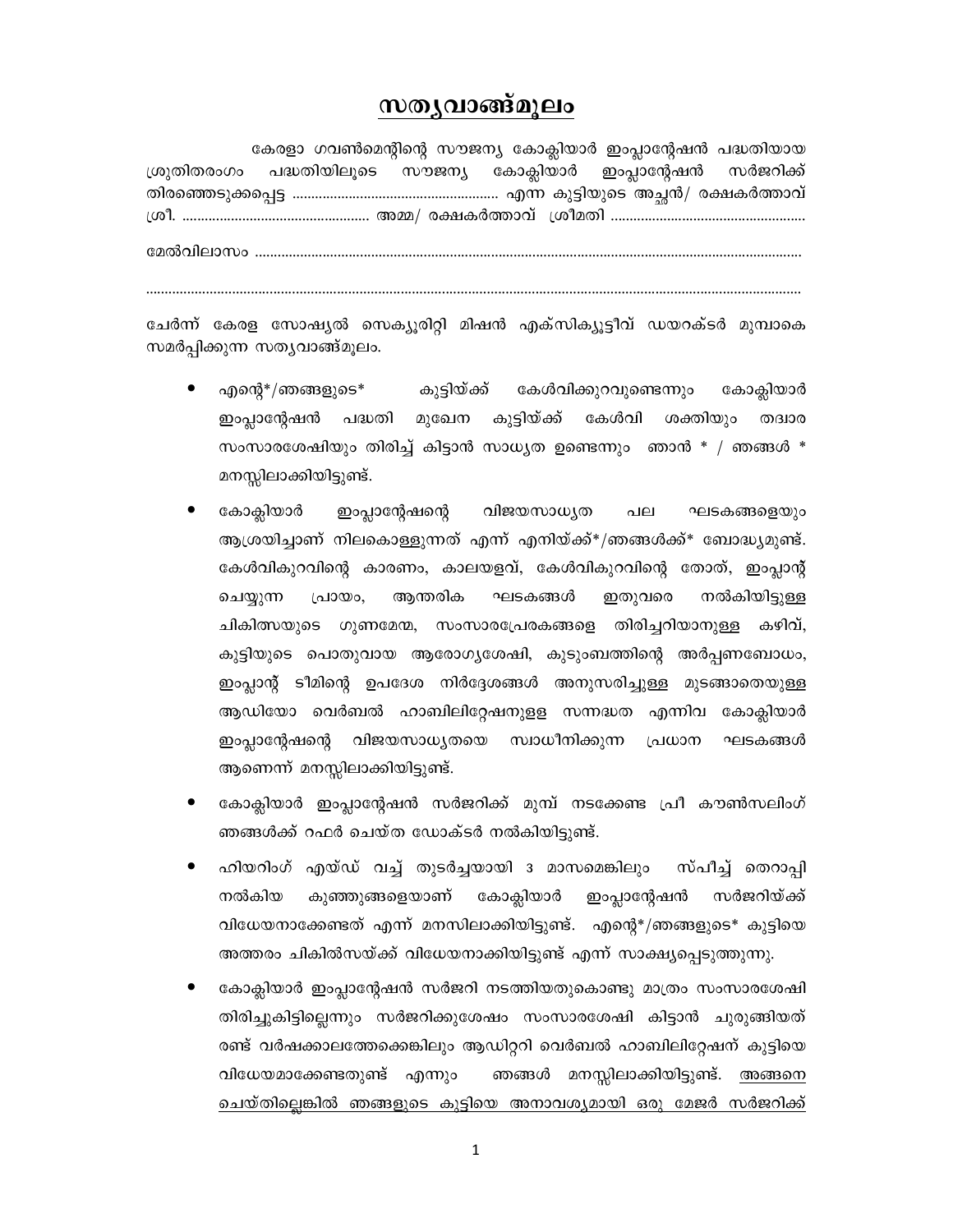വിധേയനാക്കുകയാണെന്നും സർജറികൊണ്ട് മാത്രം സംസാരശേഷി തിരിച്ച് കിട്ടില്ലെന്നും ചികിത്സിയ്ക്കുന്ന ഡോക്ടർ ഞങ്ങളെ ബോദ്ധ്യപ്പെടുത്തിയിട്ടുണ്ട്.

- ആഡിറ്ററി വെർബൽ ഹാബിലിറ്റേഷന് വിധേയമായില്ലെങ്കിൽ കോകിയാർ ഇംപ്ലാന്റേഷൻ സർജറി കൊണ്ട് പ്രയോജനമില്ലെന്നും അങ്ങനെ സംഭവിച്ചാൽ ഉപകരണത്തിന്റെ വില പലിശ സഹിതം ഈടാക്കാൻ സർക്കാരിന് പൂർണ്ണ അധികാരമുണ്ടായിരിക്കുന്നതാണെന്ന് മനസ്സിലാക്കിയിട്ടുണ്ട്.
- ഗവൺമെന്റ് നിർദ്ദേശിക്കുന്ന അംഗീകൃത സെന്ററുകളിൽ ആഡിറ്ററി വെർബൽ ഹാബിലിറ്റേഷന് മുടങ്ങാതെ കൊണ്ടു വരേണ്ട ബാധ്യത രക്ഷിതാക്കൾക്കാണെന്ന് മനസ്സിലാക്കിയുണ്ട്.
- കോക്ലിയാർ മെഡിക്കൽ ഡിവൈസ് കമ്പനി പ്രൈവറ്റ് ലിമിറ്റഡിന്റെ Cochlear™ Nucleus® CI24RE(ST) Cochlear Implant (with straight electrode array) with Cochlear™ Nucleus®CP802 Sound Processor എന്ന കോക്ലിയാർ ഇംപ്ലാന്റാണ് ശ്രുതിതരംഗം പദ്ധതിയിൽ ഉപയോഗിക്കുന്നത് എന്ന് മനസ്സിലാക്കിയിട്ടുണ്ട്.
- സ്പീച്ച് പ്രോസസർ അതത് കമ്പനികളുടെ മാർഗനിർദ്ദേശങ്ങളനുസരിച്ച് ശ്രദ്ധാപൂർവ്വം കൈകാര്യം ചെയ്യണമെന്നും അശ്രദ്ധ കൊണ്ടോ, വീഴ്ച. അപകടങ്ങൾ മുതലായ ആഘാതങ്ങൾ കൊണ്ടോ ഉണ്ടാകുന്ന കേടുപാടുകൾ വാറണ്ടിയിൽ ഉൾപ്പെടാത്തതിനാൽ അത് റിപ്പയർ ചെയ്യേണ്ടതും വയ്ക്കാനുമുള്ള ആവശ്യമാണെങ്കിൽ മാറ്റി ചുമതല രക്ഷിതാക്കൾക്ക് ആണെന്നും മനസ്സിലാക്കിയിട്ടുണ്ട്.
- കോക്ലിയാർ ഇംപ്ലാന്റിന്റെയും/സ്പീച്ച് പ്രോസസറിന്റെയും വാറണ്ടിയിൽ ഉൾപ്പെടാത്ത സ്പെയർ പാർട്ടുകളുടെ വിലയും, കൺസ്യൂമബിൾ ഐറ്റംസിന്റെ വാറണ്ടി കണ്ടീഷനിൽ ഉൾപ്പെടാത്ത കാര്യങ്ങൾ മൂലമുണ്ടാകുന്ന വിലയും, നാശനഷ്ടങ്ങളുടെ വിലയും, റിപ്പയർ ചാർജ്ജുകളും ആവശ്യമായി വരുമ്പോൾ രക്ഷിതാക്കൾ വഹിക്കേണ്ടതാണെന്നും മനസ്സിലാക്കിയിട്ടുണ്ട്.
- കോക്ലിയാർ ഇംപ്ലാന്റിന്റെ ബാറ്ററി റീ ചാർജ്ജബിൾ ബാറ്ററിയാണെന്നും കമ്പനികളുടെ മാർഗനിർദ്ദേശങ്ങളനുസരിച്ച് റീ ചാർജ്ജ് ചെയ്താൽ മാത്രമെ ബാറ്ററി കുടുതൽ കാലം നിലനിൽക്കുകയുള്ളുവെന്നും മനസ്സിലാക്കിയിട്ടുണ്ട്. ബാറ്ററിയുടെ വാറണ്ടി ഒരു വർഷം ആണെന്നും വാറണ്ടി കാലാവധിക്കു ശേഷം ബാറ്ററി മാറ്റാനുള്ള ചെലവ് രക്ഷിതാക്കൾ വഹിക്കേണ്ടതാണെന്നും മനസ്സിലാക്കിയിട്ടുണ്ട്.
- സ്പീച് പ്രോസസറിന്  $\overline{\mathbf{4}}$ വർഷവും ഇംപ്ലാന്റീന്  $10$ വർഷവുമാണ് വാറണ്ടിയുള്ളത് എന്ന് മനസ്സിലാക്കിയിട്ടുണ്ട്. വാറണ്ടി പീരീഡിനു ശേഷം അവയ്ക്കു സംഭവിക്കാവുന്ന കേടുപാടുകൾ റിപ്പയർ ചെയ്യേണ്ടതും സ്പെയർ പാർട്ടുകളുടെ കാലാവധി കഴിയുമ്പോൾ അവ മാറ്റേണ്ടതും അപൂർവ്വമായി

 $\overline{2}$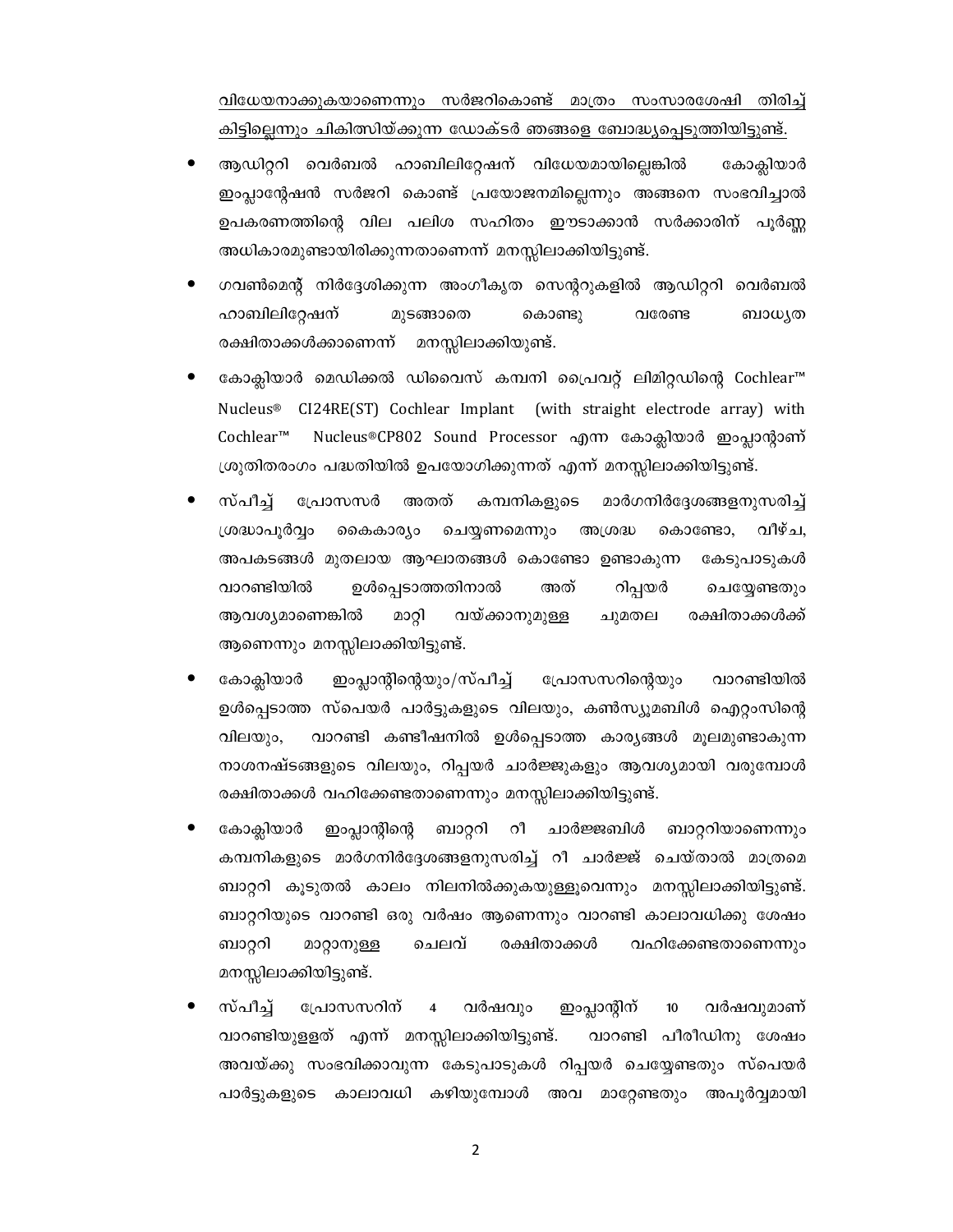പ്രവർത്തനരഹിതമാകുകയുമാണെങ്കിൽ പൂർണ്ണമായും പൂർണ്ണമായും മാറ്റി വയ്ക്കേണ്ടതും രക്ഷിതാക്കളുടെ ചുമതലയാണെന്ന് മനസ്സിലാക്കിയിട്ടുണ്ട്. പത്തു വർഷ വാറണ്ടിക്കുശേഷം, വളരെ അപൂർവ്വമായി സംഭവിക്കാവുന്ന ഇംപ്ലാന്റ് മാറ്റി വയ്ക്കൽ, ആവശ്യമായി വരുന്ന പക്ഷം രക്ഷിതാക്കൾ തന്നെ സ്വന്തം ചെലവിൽ ചെയ്യേണ്ടതാണെന്നും മനസിലാക്കിയിട്ടുണ്ട്. ഇംപ്ലാന്റും സ്പീച്ച് പ്രോസസറുമല്ലാത്ത കൺസ്യുമബിൾസും അക്സസറീസും കമ്പനി നൽകുന്ന സ്ലാന്റാർഡ് വാറണ്ടിക്കു ശേഷം കേടുവരികയാണെങ്കിൽ അവ രക്ഷിതാക്കളുടെ ചെലവിലാണ് മാറ്റേണ്ടത് എന്ന് മനസിലാക്കിയിട്ടുണ്ട്.

- $3,93,068/-$ ശ്രുതിതരംഗം പദ്ധതി വഴി രൂപ കോക്ലിയാർ വിലയുള്ള കമ്പനികൾക്കും, മാപ്പിംഗിനും ആഡിറ്ററി വെർബൽ ഇംപ്ലാന്റീനുളള തുക എംപാനൽ ഹാബിലിറ്റേഷനുമുള്ള  $50,000/-$ രൂപ അതത് ചെയ്യപ്പെട്ട ആശുപത്രികൾ / സെന്ററുകൾക്കും കേരള സാമൂഹ്യ സുരക്ഷാ മിഷൻ നേരിട്ട് നൽകുകയാണ് ചെയ്യുക എന്നും മസ്സിലാക്കിയിട്ടുണ്ട്. ഈ പദ്ധതി വഴി രോഗ നിർണ്ണയത്തിനും ചികിത്സകൾക്കും രോഗിയ്ക്ക്/രക്ഷിതാക്കൾക്ക് ചെലവായ റീഇംപേഴ്സ്മെന്റ് ലഭിക്കുകയില്ലായെന്ന് യാതൊരു തുകയും ആയി മനസ്സിലാക്കിയിട്ടുണ്ട്.
- സ്വകാര്യ ആശുപത്രികളിൽ സർജറി നിർവഹിക്കുകപ്പെടുകയാണെങ്കിൽ അതത് ആശുപത്രികളുമായി കേരള സാമൂഹ്യ സുരക്ഷാ മിഷൻ ഉണ്ടാക്കിയ ധാരണാ രക്ഷിതാക്കൾ വഹിക്കേണ്ടതാണെന്നും പത്രം പ്രകാരമുള്ള തുക മനസ്സിലാക്കിയിട്ടുണ്ട്. ധാരണാപത്രം അനുസരിച്ചുള്ള തുകയല്ലാതെ മറ്റൊരു തുകയും ആശുപത്രികൾക്ക് സർജറിക്കോ, മാപ്പിംഗിനോ, ആഡിറ്ററി വെർബൽ ഹാബിലിറ്റേഷനോ നൽകേണ്ടതില്ലെന്നും മനസ്സിലാക്കിയിട്ടുണ്ട്.
- സ്പീച്ച് പ്രോസസർ അപ്ഗ്രേഡ് ചെയ്യുവാനുള്ള സൗകര്യം ഉള്ളതാണെങ്കിലും സർക്കാർ പദ്ധതി വഴി ലഭ്യമാക്കുന്ന സ്പീച്ച് പ്രോസസറുകൾ സർജറി കഴിഞ്ഞ് 4 വർഷത്തെ വാറണ്ടി പീരീഡ് കഴിയുന്നതുവരെ പ്രസ്തുത ഉപകരണം അപ്ഗ്രേഡ് ചെയ്യുകയില്ലായെന്ന് ഉറപ്പു നൽകുന്നു. ശുതിതരംഗം പദ്ധതിയുടെ ഏകീകൃത സ്വാഭാവത്തിനും, വിജയത്തിനും ഇത് അത്യാവശ്യമാണ് എന്ന് മനസ്സിലാക്കിയിട്ടുണ്ട്.
- ഓപ്പറേഷൻ സംബന്ധമായോ, ചികിത്സ സംബന്ധമായോ ഉണ്ടാകുന്ന പാർശ്വഫലങ്ങളെപ്പറ്റി ഡോക്ടർമാർ ഞങ്ങൾക്ക് പറഞ്ഞ് മനസ്സിലാക്കി തന്നിട്ടുണ്ട്. അപൂർവ്വമായി സംഭവിക്കാവുന്ന അത്തരം പാർശ്വഫലങ്ങൾക്ക് കുട്ടിയെ ചികിത്സിക്കുന്ന ഡോക്ടറോ, ആശുപത്രിയോ, അവിടത്തെ ജീവനക്കാരോ, കേരള സാമൂഹ്യ സുരക്ഷാ മിഷനോ ഉത്തരവാദിയല്ല എന്ന് ബോധ്യപ്പെട്ടിട്ടുണ്ട്. അപ്രതീക്ഷിതമായ എന്തെങ്കിലും കാരണവശാൽ ഒരു

 $\overline{3}$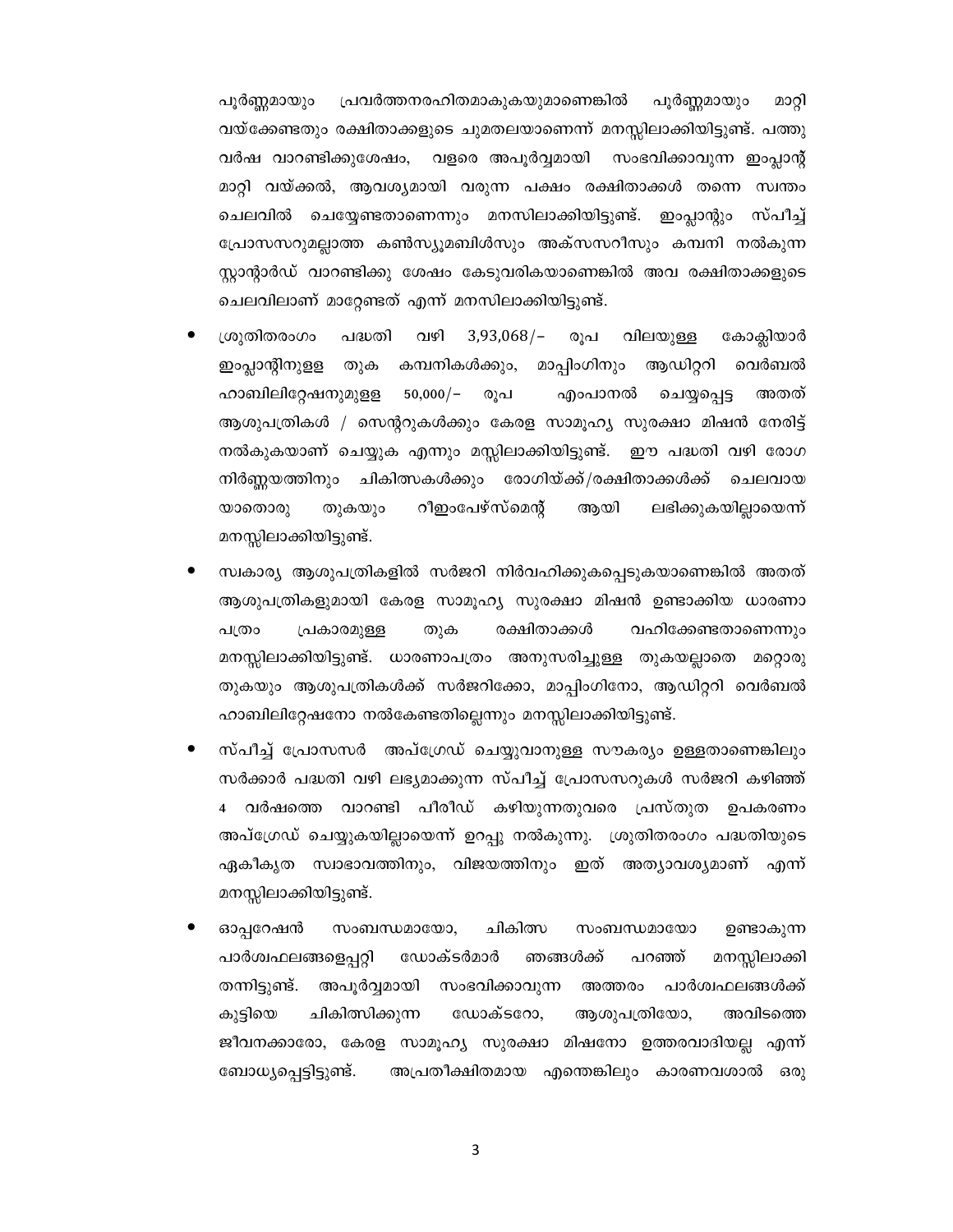പുനർ സർജറിയ്ക്ക് കുട്ടിയെ വിധേയമാക്കേണ്ടി വന്നാൽ അതിന് ഞങ്ങൾ തയ്യാറാകുമെന്ന് സമ്മതിക്കുന്നു.

- പദ്ധതികൾ വഴിയോ. സർക്കാർ/സർക്കാരേതര ഇൻഷ്വറൻസ് പദ്ധതികൾ വഴിയോ കോക്ലിയാർ ഇംപ്ലാന്റേഷൻ സർജറിയ്ക്കായി യാതൊരാനുകൂല്യവും നാളിതുവരെ കൈപ്പറ്റിയിട്ടില്ലായെന്നും ഇക്കാര്യത്തിൽ ഗവൺമെന്റിന്റെ മാർഗ്ഗ നിർദ്ദേശങ്ങൾ അനുസരിച്ചു മാത്രമേ പ്രവർത്തിക്കുകയുളളൂവെന്നും സാക്ഷ്യപ്പെടുത്തുന്നു.
- ഈ സതൃവാങ്ങ്മൂലം സമർപ്പിക്കുന്നത്കൊണ്ട് മാത്രം എന്റെ കുട്ടി ശ്രുതിതരംഗം പദ്ധതിയിലെ സൗജന്യ ഇംപ്ലാന്റേഷന് തിരഞ്ഞെടുക്കപ്പെടും എന്ന് ഞാൻ നിന്നും കണക്കാക്കുന്നില്ലയെന്നും സുരക്ഷാ മിഷൻ ഡയറക്ടറിൽ രേഖാമൂലമുള്ള നിർദ്ദേശം ലഭിച്ചാൽ മാത്രമേ ഈ പദ്ധതിയുടെ സൗജന്യ ആനുകൂല്യം ഞങ്ങൾക്ക് ലഭിക്കുകയുള്ളൂവെന്നും മനസ്സിലാക്കിയിട്ടുണ്ട്.

കേരള ഗവൺമെന്റിന്റെ ശ്രുതിതരംഗം പദ്ധതി വഴി നടത്തപ്പെടുന്ന കോക്ലിയാർ ഇംപ്ലാന്റ് സർജറിയുടെ വിജയം ഇ.എൻ.റ്റി സ്പെഷ്യലിസ്റ്റ്, ഓഡിയോളജിസ്റ്റ്, സ്പീച്ച് എന്നിവരുടെ തെറാപ്പിസ്റ്റ്, കുട്ടിയുടെ രക്ഷിതാക്കൾ സർവ്വോപരി കൂട്ടായ പ്രവർത്തനത്തിലൂടെ മാത്രമേ കരഗതമാകൂ എന്ന് മനസ്സിലാക്കിയിട്ടുണ്ട്. കേരള സാമൂഹ്യ സുരക്ഷാ മിഷന്റെ ഉത്തരവാദിത്വം ഈ കൂട്ടായ്മയെ പിന്തുണക്കുകയും നേതൃത്വപരമായ പങ്ക് വഹിക്കുകയും ചെയ്യുക മാത്രമാണ്. മേൽ കൂട്ടായ്മയിൽ രക്ഷിതാക്കൾ എന്ന നിലയിൽ ഞങ്ങളുടെ പങ്ക് യഥാവിധി നിർവഹിച്ചെങ്കിൽ മാത്രമെ ഞങ്ങളുടെ കുട്ടിയ്ക്ക് കേഴ്വിശക്തിയോടൊപ്പം സംസാരശേഷിയും തിരിച്ച് കിട്ടുകയുള്ളൂ എന്ന് ഉത്തമമായി ബോദ്ധ്യപ്പെട്ടിട്ടുണ്ട്.

വിജയകരമായ സർജറി, തൃപ്തികരമായ ആഡിറ്ററി വെർബൽ ഹാബിലിറ്റേഷൻ എന്നിവയ്ക്ക് ശേഷവും അത്യപൂർവ്വമായ സാഹചര്യങ്ങളിൽ ഉദ്ദേശിച്ച പുരോഗതി വരാതിക്കാനുളള സാഹചര്യം ഉണ്ടാകാം എന്ന് മനസിലാക്കിയിട്ടുണ്ട്. ഇത് വൈദൃ ശാസ്ത്രപരമായ വസ്തുതയാണെന്നും അതിന് ഗവൺമെന്റോ, ആശുപത്രി അധികൃതരോ, സുരക്ഷാ മിഷനോ ഒന്നും തന്നെ ഉത്തരവാദിയല്ല എന്ന് എനിയ്ക്ക് ബോദ്ധ്യമുണ്ട്.

മേൽ വിവരിച്ചിട്ടുള്ള വസ്തുതകൾ എന്റെ  $*$ /ഞങ്ങളുടെ $*$ അറിവിലും വിശ്വാസത്തിലും പൂർണ്ണമായും ബോദ്ധ്യപ്പെട്ടിട്ടുള്ളതാണെന്നും മുകളിൽ പ്രസ്താവിച്ച വസ്തുതകൾ പൂർണ്ണമായി പാലിക്കേണ്ടത് എന്റെ \*/ ഞങ്ങളുടെ\* ബാധൃതയാണെന്നും പൂർണ്ണമായി പാലിക്കുന്നതിന് പൂർണ്ണ മനസ്സോടെ സന്നദ്ധരാണെന്നും ഇതിനാൽ അവ വിവരിച്ച കാര്യങ്ങൾ മേൽ പാലിക്കാത്തതു സാക്ഷ്യപ്പെടുത്തുന്നു. കൊണ്ട് സർക്കാരിനുണ്ടാകുന്ന നഷ്ടം \*ഞാൻ/ഞങ്ങൾ വഹിക്കേണ്ടതാണെന്ന് മനസിലാക്കിയിട്ടു ണ്ടെന്ന് സാക്ഷ്യപ്പെടുത്തുന്നു.

 $\overline{4}$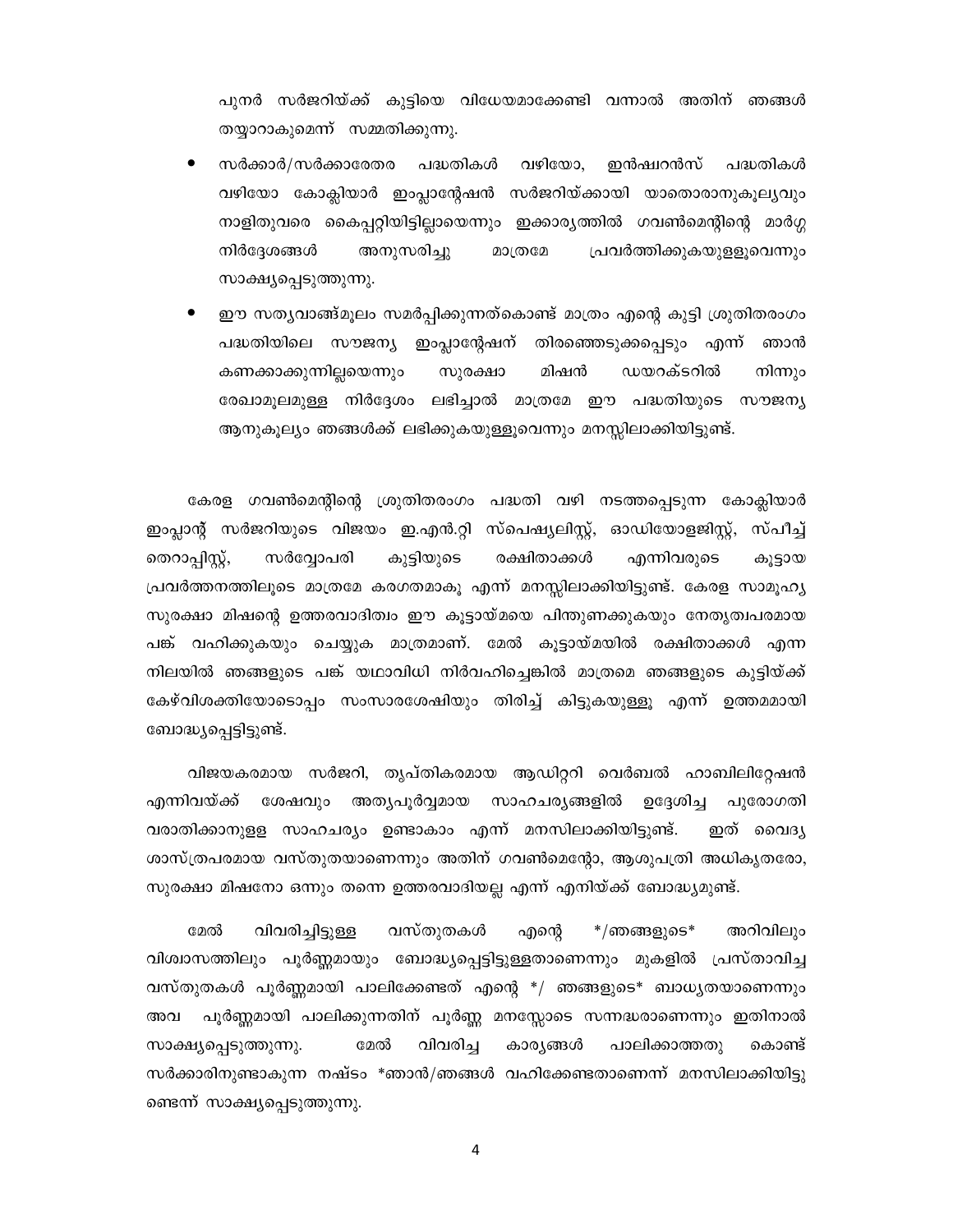തീയതിവരെ കോക്ലിയാർ ഇംപ്ലാന്റേഷൻ സർജറി എന്റെ കുട്ടിയ്ക്ക് ഇന്നേ മേൽ പ്രസ്താവിച്ച വൃവസ്ഥകൾക്ക് വിധേയമായി നടത്തിയിട്ടില്ലെന്നും എന്റെ $^*/$ മകൻ/മകൾ ഞങ്ങളുടെ\* കുട്ടിയെ ശ്രുതിതരംഗം പദ്ധതിയിലൂടെ ഗവൺമെന്റ് നിർദ്ദേശിക്കുന്ന ആശുപത്രിയിൽ കോക്ലിയാർ ഇംപ്ലാന്റേഷൻ സർജറിക്ക് വിധേയമാക്കാൻ എനിയ്ക്ക് സമ്മതമാണ്. എന്റെ/ഞങ്ങളുടെ കുട്ടിയുടെ ജനനതീയ്യതി ..................... ആണ് എന്ന് സാക്ഷ്യപ്പെടുത്തുന്നു.

എനിയ്ക്ക് താൽപര്യമെങ്കിലും ഈ കാര്യത്തിൽ അന്തിമ തീരുമാനം എടുക്കേണ്ടത് കേരള സോഷ്യൽ സെക്യൂരിറ്റി മിഷനാണ് എന്ന് എനിയ്ക്ക്/ഞങ്ങൾക്ക് ബോദ്ധ്യമുണ്ട്.

താൽപര്യ പ്രകാരം – സ്വകാര്യ ആശുപത്രിയിൽ തെര ഞ്ഞെടുക്കപ്പെ \* ഞങ്ങളുടെ ടുകയാണെങ്കിൽ സ്വാകാര്യ ആശുപത്രികളിൽ നിർണ്ണയിക്കപ്പെട്ടി ട്ടുള്ള സർജറി ചാർജായ  $60,000/$ – രൂപ അടയ്ക്കാൻ ഞാൻ \* / ഞങ്ങൾ \* സന്നദ്ധനാണ് .

കോക്ലിയാർ ഇംപ്ലാന്റേഷൻ സർജറി ചെയ്ത ഡോക്ടറോ/ ഇംപ്ലാന്റേഷൻ ടീമോ നിർദ്ദേശിക്കുന്ന ചികിത്സകളല്ലാതെ ചെയ്യുന്ന ചികിത്സകൾ മൂലമുണ്ടാകുന്ന കുഴപ്പങ്ങൾക്ക് ഞാൻ/ഞങ്ങൾ ഉത്തരവാദികളായിരിക്കുമെന്ന് ബോദ്ധ്യമുണ്ട്.

എന്റെ കുട്ടിയുടെ ചികിത്സാ സംബന്ധമായ വിവരങ്ങളെല്ലാം പഠനങ്ങൾക്കും ഗവേഷ ണങ്ങൾക്കും ഉപയോഗപ്പെടുത്തുന്നതിന് എനിയ്ക്ക് സമ്മതമാണ്.

ഭാവിയിൽ ഇതു സംബന്ധിച്ച് വല്ല നിയമപ്രശ്നങ്ങളും ഉണ്ടായാൽ അവ പരിഹരിക്കേ ണ്ടത് തിരുവനന്തപുരം കോർപ്പറേഷൻ പരിധിയിലുളള കോടതികൾ വഴിയാണ് എന്ന് മനസ്സിലാക്കിയിട്ടുണ്ട്.

ഇംപ്ലാന്റേഷൻ സർജറി നടത്തുന്നതിന് ഞങ്ങൾക്കിരുവർക്കും പൂർണ്ണ കോക്ലിയാർ സമ്മതമാണെന്നും ഇതിനാൽ സാക്ഷ്യപ്പെടുത്തുന്നു.

\*............................... ഒന്റ പിതാവ്/മാതാവ് ശ്രീ./ശ്രീമതി ........................... ജീവിച്ചിരിപ്പുളളുവെന്നും കുട്ടിയുടെ പൂർണ്ണമായ ഉത്തരവാദിത്വം എനിക്കാണെന്നും കോക്ലിയാർ ഇംപ്ലാന്റേഷൻ സർജറി പൂർണ്ണ കുട്ടിയ്ക്ക് നടത്തുന്നതിന് എനിക്ക് സമ്മതമാണെന്നും ഇതിനാൽ സാക്ഷ്യപ്പെടുത്തുന്നു.

5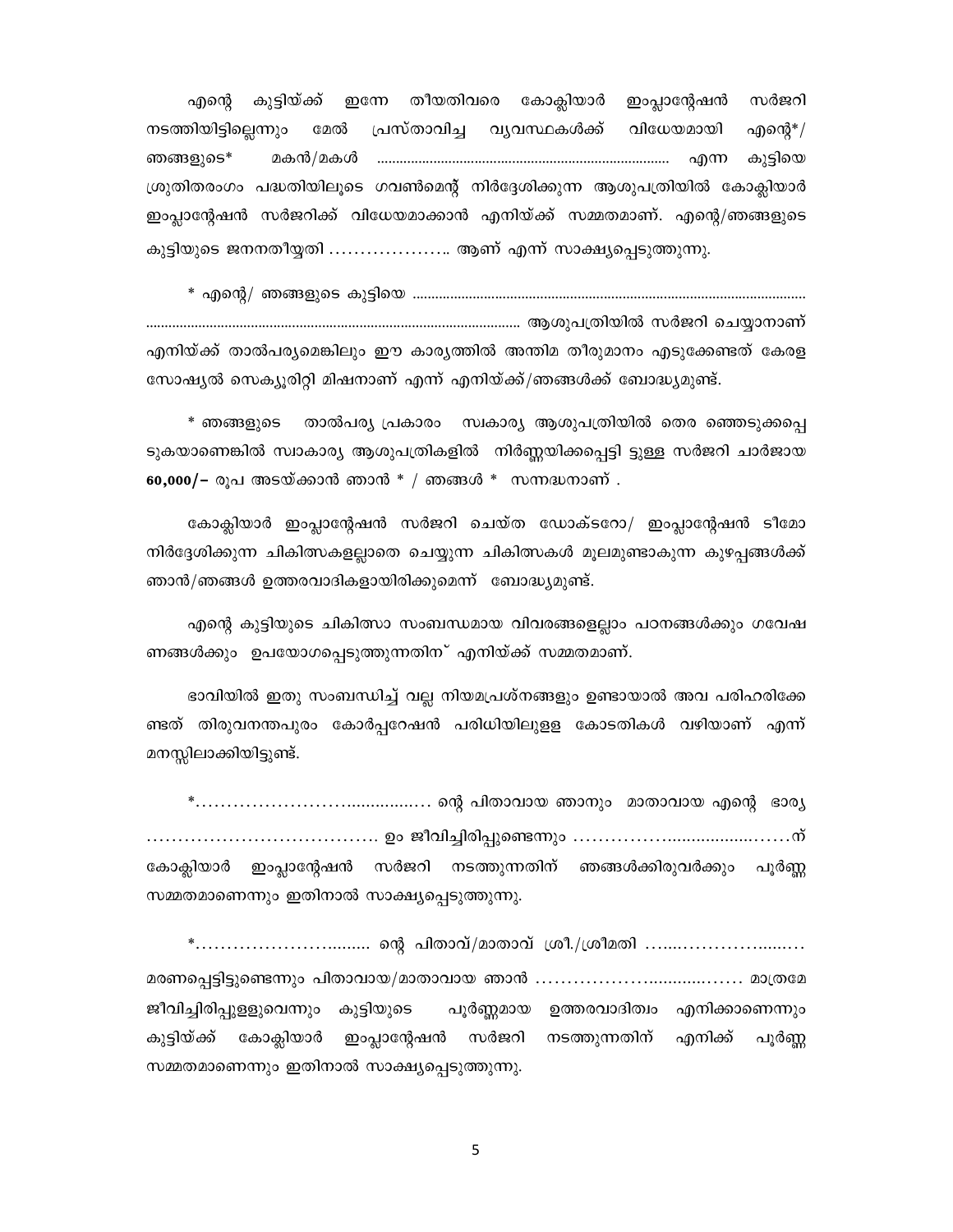മാതാവായ/പിതാവായ എനിയ്ക്കാണെന്ന് സാക്ഷ്യപ്പെടുത്തുന്നു. .......................... എന്ന കുട്ടിയുടെ മാതാവും പിതാവും ജീവിച്ചിരിപ്പില്ലെന്നും കുട്ടിയുടെ രക്ഷകർത്താവ് കുട്ടിയുടെ പൂർണ്ണമായ ഉത്തരവാദിത്വം എനിക്കാണെന്നും കുട്ടിയ്ക്ക് കോക്ലിയാർ ഇംപ്ലാന്റേഷൻ സർജറി നടത്തുന്നതിന് എനിക്ക് പൂർണ്ണ സമ്മതമാണെന്നും ഇതിനാൽ സാക്ഷ്യപ്പെടുത്തുന്നു.

താഴെ പറയുന്ന സാക്ഷികളുടെ മുമ്പാകെ ഉത്തമബോദ്ധ്യത്തോടുകൂടി ഈ സത്യവാങ്ങ്മുലത്തിൽ സ്വമേധയാ ഒപ്പുവെക്കുന്നു.

\*കുട്ടിയുടെ അമ്മയുടെ പേരും , മേൽവിലാസവും ഒപ്പ്

\* കുട്ടിയുടെ രക്ഷകർത്താവിന്റെ പേരും മേൽവിലാസവും ഒപ്പ്

സാക്ഷികളുടെ പേരും മേൽവിലാസവും ഒപ്പ്

 $1.$ 

 $2.$